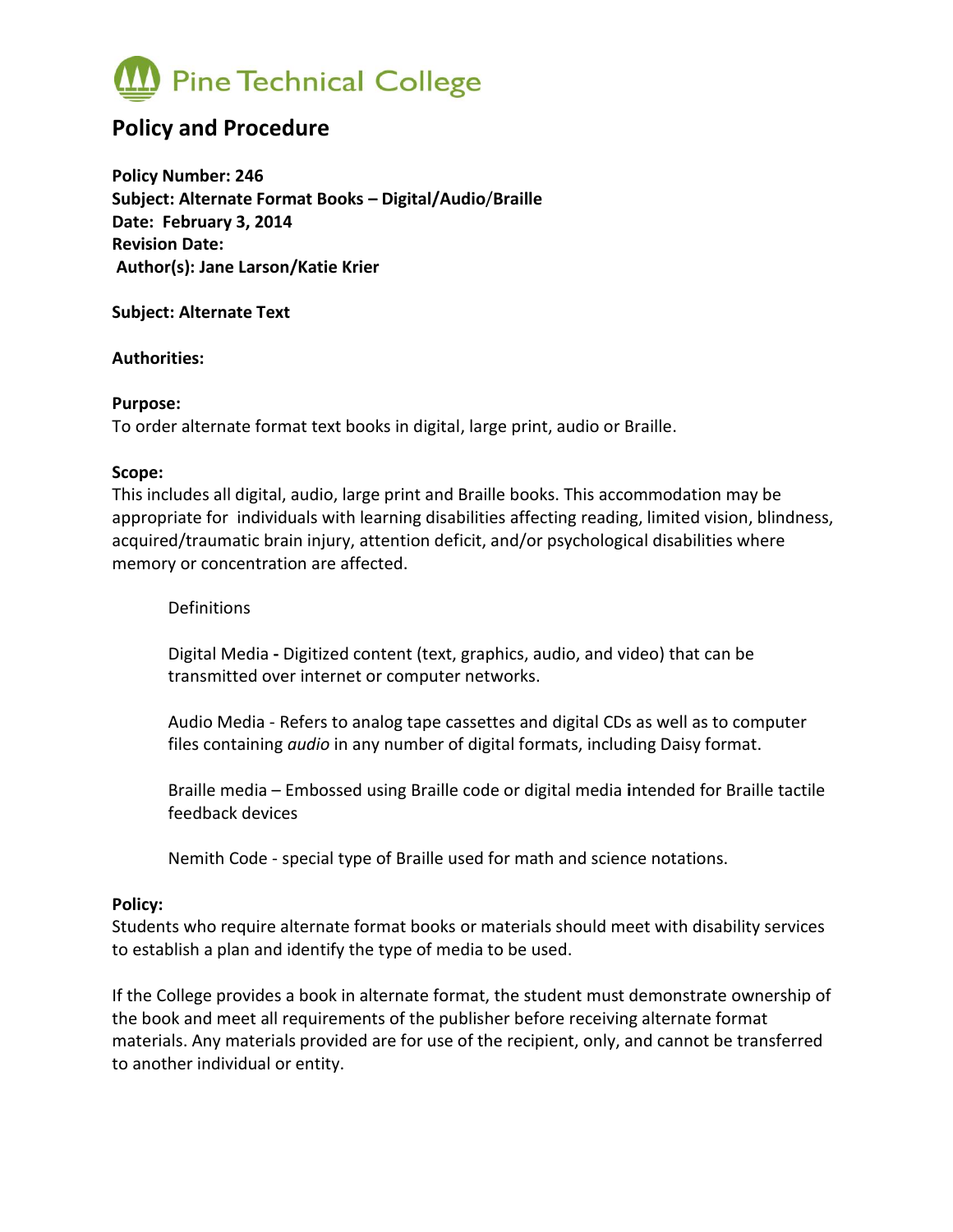

The College does not provide personal devices or software to students. However, the Learning Resource and Technology Center has accessible computers and software for student use on campus. In addition, students may be eligible to receive personal devices and/or software from other agencies.

### **Procedure and Responsibilities:**

Student Responsibilities

Students with visual, physical, or learning disabilities are encouraged to apply for free memberships, when possible. Students who have individual memberships to an organization providing alternate text, including National Library Service for the Blind and Physically Handicapped or Bookshare.org, must access their own account first.

Braille books require additional time to obtain, especially if the book is does not already exist in Braille format, the book must be embossed, or the book requires Nemeth code Braille. Because book lists are not always available in the time needed to acquire Braille format, students are encouraged to use digital ad audio formats when possible. If Braille is necessary for learning, contact Disability Services as soon as possible to plan.

- 1. Register for services with Disability Services and request alternate format texts.
- 2. If appropriate, apply for service with the National Library Service for the Blind and Physically Handicapped. Applications are available in Disability Services.
- 3. Each term, provide Disability Services with course schedule and a book list as soon as possible and allow at least three weeks to acquire materials.
- 4. Contact Disability Services when notified that the book is available or to check on availability.
- 5. Provide proof of ownership of the book and sign the service agreement prior to receiving the book.
- 6. If the book is not available in alternate format, work with Disability Services to use scan and read software available in the Learning Resource and Technology center.
- 7. If Braille materials are required, work with Disability Services on each book. A syllabus may be needed for books sent in installments. New Braille materials can take as much as a year of preparation.
- 8. Notify Disability Services of changes or problems with materials.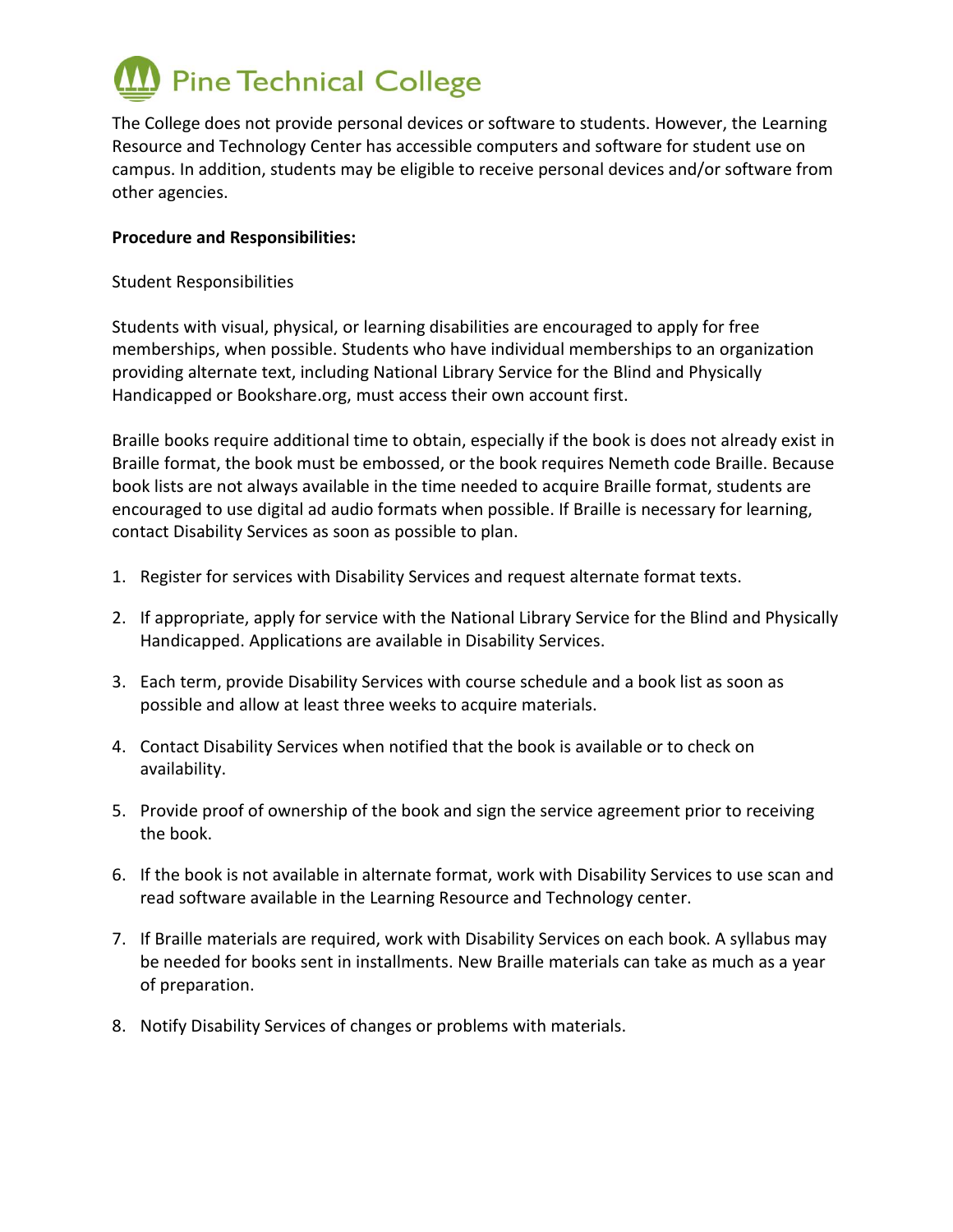

Director of Disability Service Responsibilities

- 1. Receive the request for alternate format.
- 2. If the request is for digital or audio media:
	- a. Contact the publisher for permission and rights to the material. Disability Services maintains a list of publishers and most have websites for ordering materials. For publishers not on the list, contact the publisher directly.
	- b. If the book is not available from the publisher and the student qualifies for Bookshare.org, search for the book on Bookshare.org. The student will need to be registered with Bookshare.org and download software to read daisy format materials or obtain a Daisy reader from State Services for the Blind Communication Center.
	- c. If the book is unavailable at Bookshare.org and the student qualifies for National Library service, contact State Services for the Blind Communication Center, 612-642- 0500 to find the book or obtain an estimate for having the book recorded.
	- d. If the book is unavailable from any source, the remaining options are to:
		- Train the student in use of scan and read software, such as OpenBook or Kurzweil, to allow the student to access materials independently.
		- Arrange to scan materials internally for the student using the course syllabus to schedule scanning.
		- Arrange for scanning through an outside service, such as Badger.
- 3. If the request is for Braille media, contact State Services for the Blind Communications Center, 651-642-0500, to request a search for the book:
	- a. If the book is available, arrange for purchase and delivery.
	- b. If the book is not available, request cost and lead-time from State Services for the Blind and from other agencies, such as Volunteer Braille Services of Minnesota.
- 4. Obtain proof of ownership of books, as required by the publisher, and student signature on agreements prior to providing materials.
- 5. Maintain a file of service agreements and provide copies to publishers, as requested.

# **Dissemination:**

Disability Services / Internal